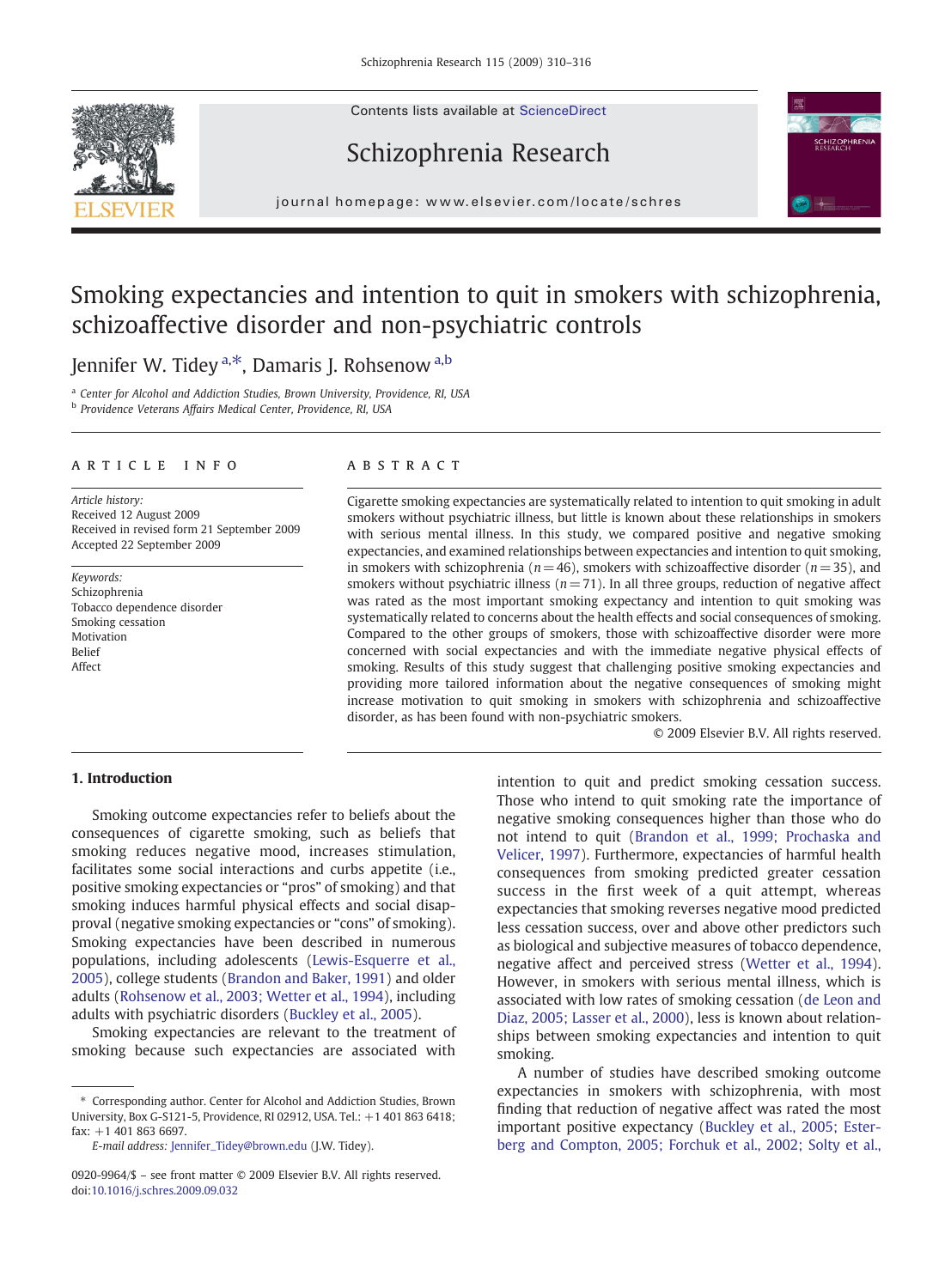[2009](#page--1-0); but see [Carosella et al., 1999\)](#page--1-0) and negative health consequences the most important negative expectancy [\(Buckley et al., 2005; Carosella et al., 1999; Esterberg and](#page--1-0) [Compton, 2005; Lucksted et al., 2004; Solty et al., 2009\)](#page--1-0). However, the few studies that have directly compared smoking expectancies of smokers with schizophrenia with those of a concurrent sample of smokers without psychiatric illness have reported inconsistent findings. Using modified versions of the Reasons for Smoking Scale ([Russell et al.,](#page--1-0) [1974](#page--1-0)), [Gurpegui et al. \(2007\)](#page--1-0) reported that smokers with schizophrenia were more likely than controls to report that reduction of negative affect was their main reason for smoking; whereas [Barr et al. \(2008\)](#page--1-0) reported that smokers with schizophrenia or schizoaffective disorder rated the importance of negative affect reduction, pleasure/relaxation, addiction and habit similarly to controls, but endorsed higher importance scores on the sensorimotor manipulation and stimulation scales and lower scores for sociability. Neither study measured negative smoking expectancies, and neither examined whether intention to quit was associated with increases in negative expectancies.

In this study, we used the Smoking Effects Questionnaire (SEQ; [Rohsenow et al., 2003\)](#page--1-0) to compare positive and negative smoking outcome expectancies in smokers with schizophrenia, schizoaffective disorder, and equally-nicotinedependent smokers without psychiatric illness, and to examine relationships between expectancies and intention to quit smoking. Because this measure was validated in a group of general adult smokers [\(Rohsenow et al., 2003](#page--1-0)), we also examined the internal consistency reliabilities of the SEQ scales in these study groups. Based on previous research (reviewed in [Brandon et al., 1999\)](#page--1-0), we hypothesized that greater intention to quit would be associated with higher importance scores on the negative smoking expectancies scales. A secondary aim was to compare expectancies in smokers with schizophrenia with those of smokers with schizoaffective disorder. Although studies often combine data from people with these diagnoses into one group, mood disturbance is more prominent in schizoaffective disorder [\(American Psychiatric Association, 1994\)](#page--1-0). Considering previous research on relationships between depression symptom severity and smoking expectancies [\(Friedman-Wheeler et al.,](#page--1-0) [2007](#page--1-0)), we hypothesized that smokers with schizoaffective disorder would rate the importance of negative affect reduction higher than the other groups. There were no other specific hypotheses concerning intention to quit and expectancies, but these relationships were explored.

#### 2. Methods

#### 2.1. Participants

Participants were heavy smokers with schizophrenia (SCZ;  $n = 46$ ), schizoaffective disorder (SCZAFF;  $n = 35$ ), or no current psychiatric illness (CON;  $n=71$ ) who had enrolled in one of four laboratory studies of smoking behavior. Participants in these studies could not be seeking immediate treatment for smoking, but there were no other inclusion or exclusion criteria related to motivation to quit smoking. Participants were at least 18 years of age, smoked at least 20 cigarettes per day and had scores of at least 6 on the Fagerström Test for Nicotine Dependence (FTND), a widelyused measure of nicotine dependence [\(Heatherton et al.,](#page--1-0) [1991](#page--1-0)). One question on the FTND queries time to first cigarette after awakening. As responses to this question could be affected by environmental constraints on smoking ([Steinberg et al., 2005](#page--1-0)), participants were asked whether they were allowed to smoke in their residences, and those whose smoking was constrained were asked to respond to this question by estimating how soon they would smoke after awakening if they were permitted to do so. The Structured Clinical Interview for DSM-IV-TR Axis I Disorders (SCID-I; [First et al., 1994](#page--1-0)) was used to confirm diagnoses in SCZ and SCZAFF participants and to rule out psychiatric disorders in CON participants. The Brief Psychiatric Rating Scale (BPRS; [Overall and Gorham, 1962](#page--1-0)) was administered to exclude those with very high psychiatric symptom severity, (i.e., ratings of 6 or higher for uncooperativeness, excitement, conceptual disorganization, tension, posturing, disorientation or emotional withdrawal), as this could interfere with the completion of study procedures, but no potential participants were excluded for this reason. All participants provided written informed consent to participate in research and passed a quiz on their understanding of the critical elements of consent.

#### 2.2. Measures

The following assessments were included in a larger battery administered at study enrollment, prior to any experimental procedures. Breath CO levels were measured using a Smokerlyzer ED50 CO monitor (Bedfont Instruments). Cotinine levels from a subset of participants  $(n=79)$  were measured by a commercial laboratory (Salimetrics, LLC, State College, PA). Samples from the remaining participants were analyzed using a different laboratory and method and are not included in analyses. Psychiatric symptoms in participants with schizophrenia or schizoaffective disorder were assessed by clinically-trained research staff using the Positive and Negative Syndrome Scale (PANSS; [Kay et al., 1987](#page--1-0)). The Scale for Assessment of Negative Symptoms (SANS; [Andreasen,](#page--1-0) [1983\)](#page--1-0) was also administered as it measures negative schizophrenia symptoms in more detail than does the PANSS. The Hamilton Depression Sale (HAM-D; [Hamilton,](#page--1-0) [1960](#page--1-0)) was used to measure current depression symptom severity in a subsample of participants ( $n= 62$ ). Intention to quit smoking was assessed according to the Stages of Change algorithm, with Precontemplation defined as not intending to quit within 6 months, Contemplation defined as intending to quit within 6 months but (1) either not intending to quit within 30 days or (2) intending to quit within 30 days but not having made a 24-h quit attempt in the past year, and Preparation defined as intending to quit within 30 days and having made at least one 24-h quit attempt in the past year ([DiClemente et al., 1991](#page--1-0)).

Positive and negative smoking outcome expectancies were assessed with the SEQ ([Rohsenow et al., 2003](#page--1-0)). The 33 SEQ items load on seven scales with two higher-order factors (positive and negative). The three negative expectancies scales are Negative Physical Effects (e.g., "Smoking makes me short of breath"), Negative Psychosocial Effects (e.g., "Smoking makes my family or friends respect me less") and Future